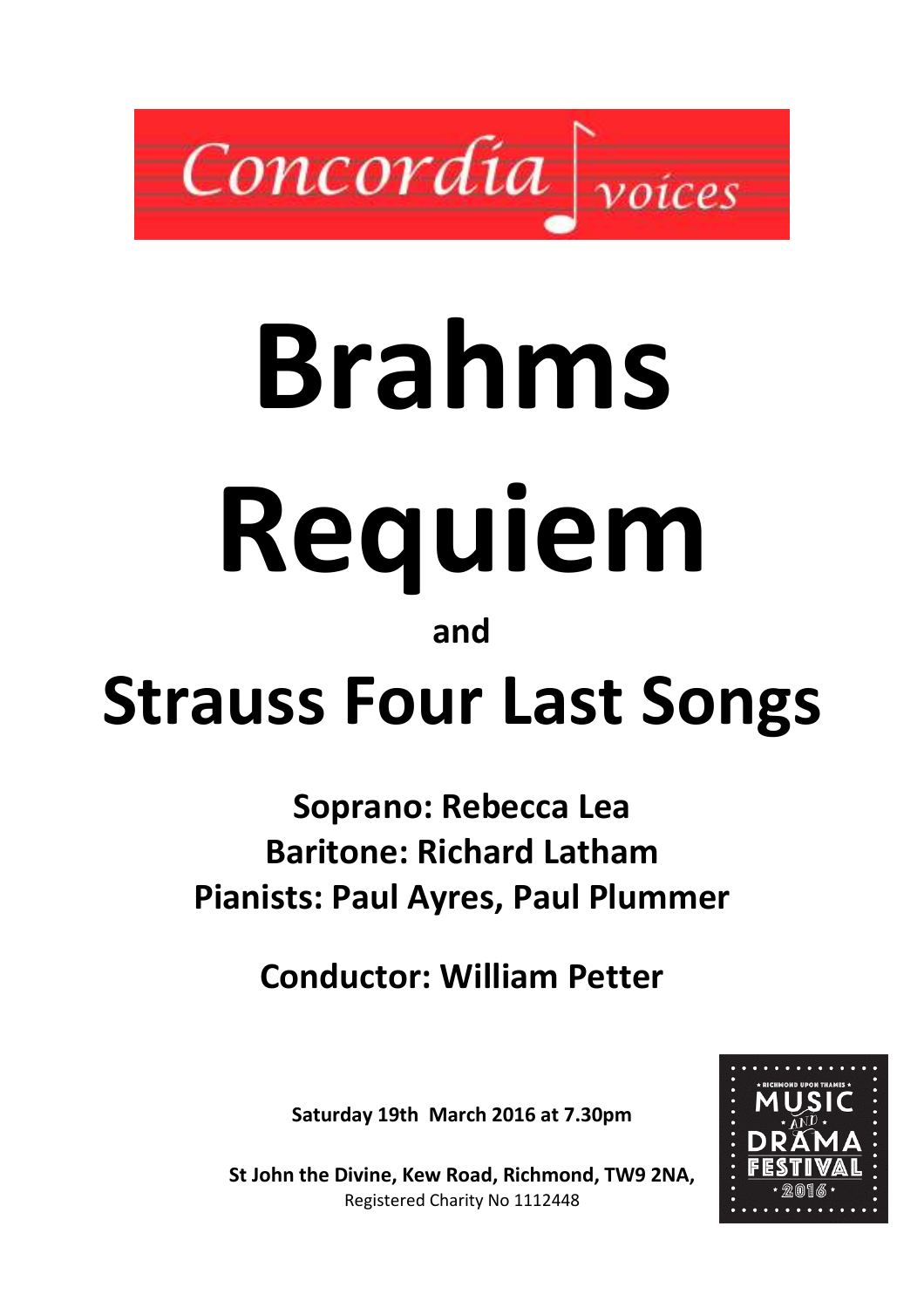| <b>Geistliches Lied</b>            | <b>Brahms</b>  |
|------------------------------------|----------------|
| Vier letzte Lieder                 | <b>Strauss</b> |
| Ich bin der Welt abhanden gekommen | <b>Mahler</b>  |
| <b>Um Mitternacht</b>              | <b>Mahler</b>  |

#### Interval

Ein Deutsches Requiem **Brahms** Brahms

This evening's concert is, sadly, William's last with us. He has decided to focus on his singing commitments, teaching, and creating more time for his family. William's time as our Musical Director been very rewarding for the choir and we feel very fortunate to have been able to benefit from his musicianship. Thank you, William, for nearly five years of inspirational and enjoyable music-making! It has been uplifting to hear you sing when demonstrating at rehearsals, as well as in your memorable performances in concerts.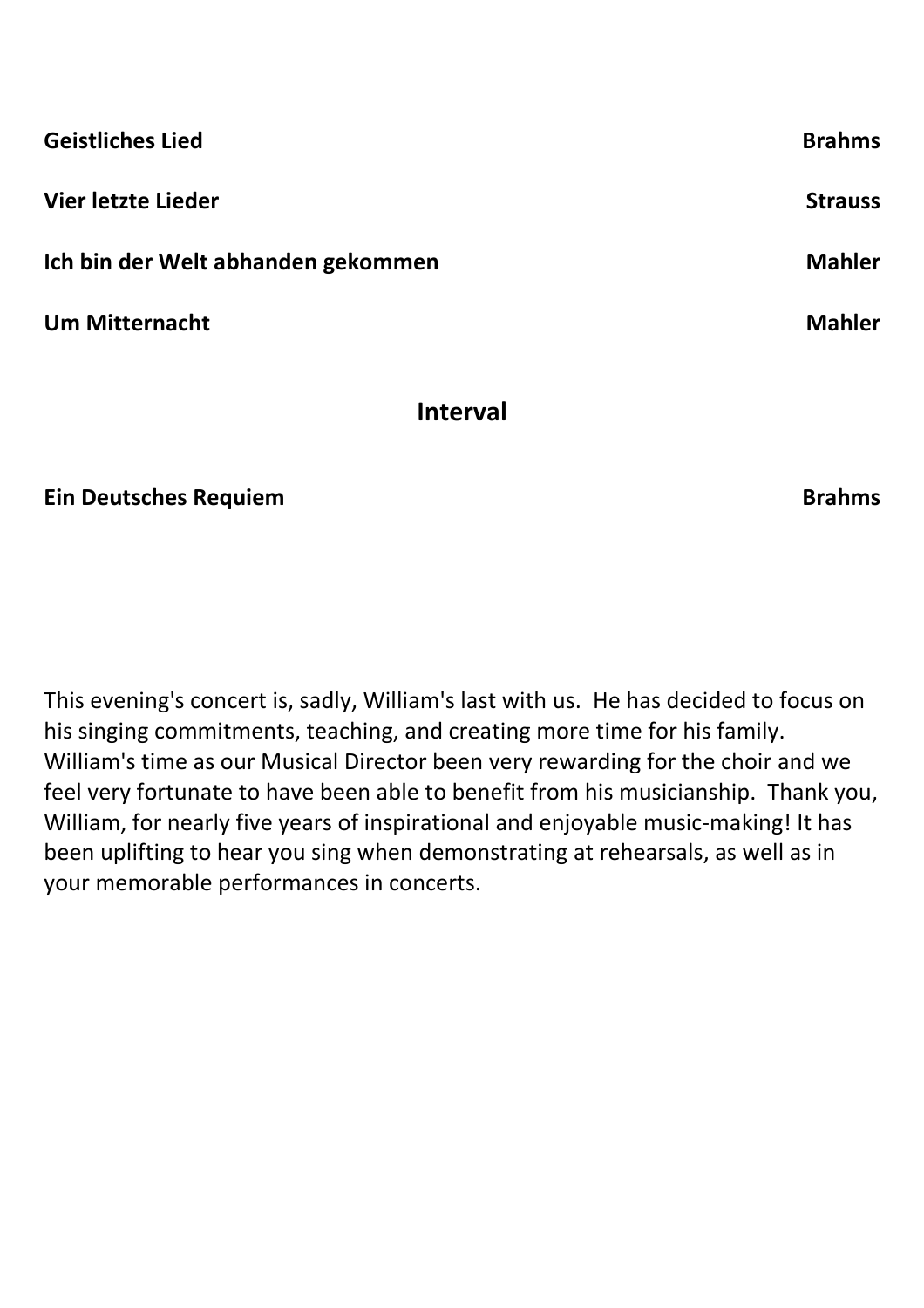## Geistliches Lied Johannes Brahms (1833-1897)

Geistliches Lied, or Sacred Song, was written when Brahms was twenty-three. His choice of text was a poem by Paul Fleming, an early 17th Century writer known for his contemplations on God's solace in times of adversity and the unique way in which he conveyed depth of feeling. At the time of its composition, Brahms's dear friend Robert Schumann was close to death and it is possible that the sentiments of the poem reflected his own personal feelings.

In that year (1856), Brahms had been exchanging exercises in counterpoint with the violinist Joseph Joachim (to whom he dedicated his violin concerto), in order to share expertise and advance their musical scholarship. Geistliches Lied was one such "exercise" – an exceptionally clever double canon, the distance of imitation being the interval of a ninth between the soprano and tenor and the bass and alto lines. In three sections with short, Bach-like organ interludes, the piece concludes with a sublime "Amen" passage evoking the music of the Renaissance composers whom Brahms had studied and revered.

On hearing of the scholarly nature of the composition, Clara Schumann had expressed concern that "the effect might prove stiff". This concern was unfounded - in Geistliches Lied Brahms transcends the mastery of counterpoint with the sheer beauty of musical expression.

| Laß dich nur nichts nicht dauren mit                                                                | Do not be sorrowful or regretful;                                                                                              |
|-----------------------------------------------------------------------------------------------------|--------------------------------------------------------------------------------------------------------------------------------|
| Trauren, sei stille, wie Gott es fügt,                                                              | Be calm, as God has ordained,                                                                                                  |
| so sei vergnügt mein Wille!                                                                         | and thus my will shall be content.                                                                                             |
| Was willst du heute sorgen auf morgen?<br>Der Eine steht allem für,<br>der gibt auch dir das Deine. | What do you want to worry about from<br>day to day? There is One who stands<br>above all who gives you, too, what is<br>yours. |
| Sei nur in allem Handel ohn Wandel,                                                                 | Only be steadfast in all you do,                                                                                               |
| steh feste, was Gott beschleußt,                                                                    | stand firm; what God has decided,                                                                                              |
| das ist und heißt das Beste.                                                                        | that is and must be the best.                                                                                                  |
| Amen.                                                                                               | Amen                                                                                                                           |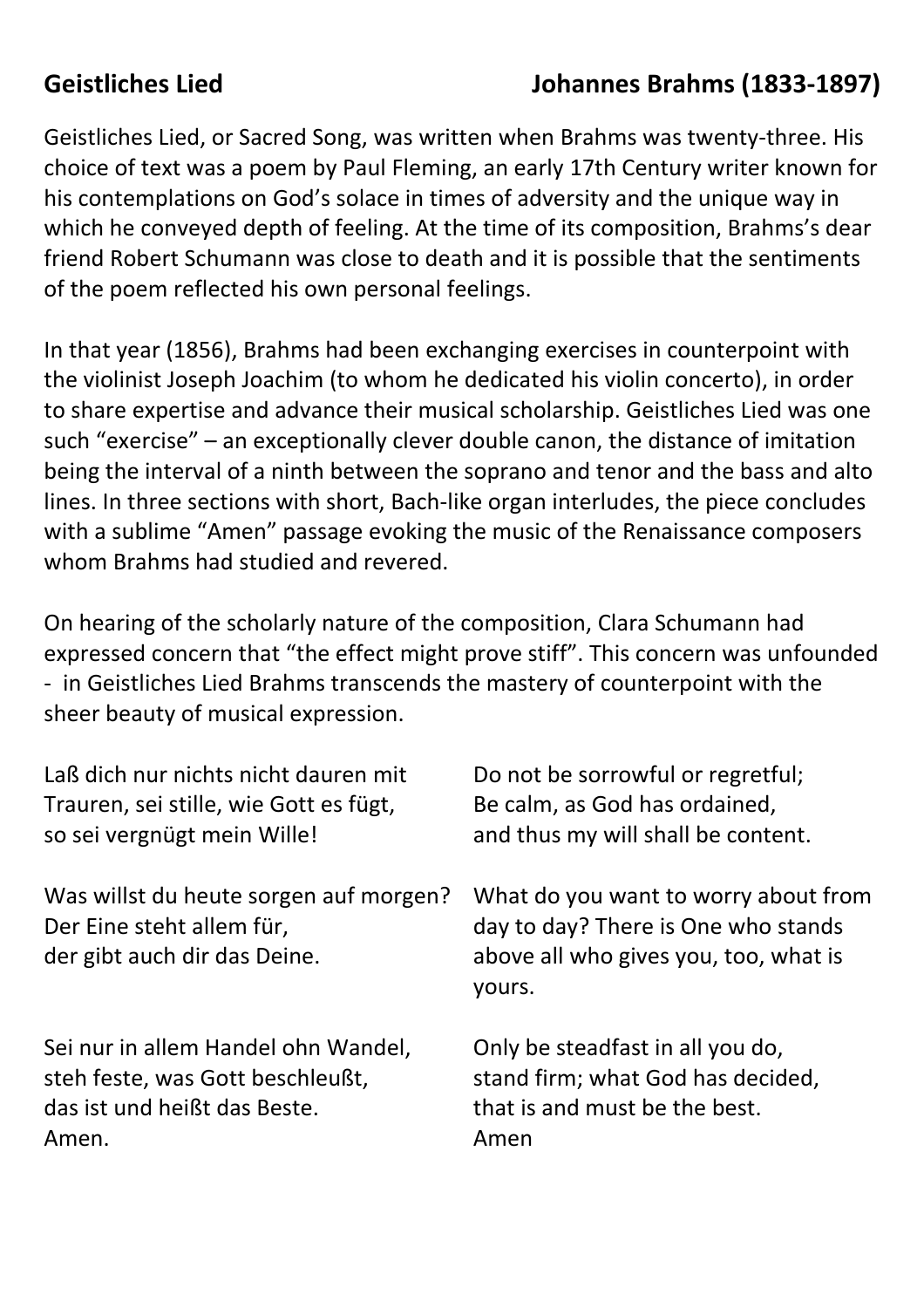#### Vier letzte Lieder **Richard Strauss (1864 – 1949)**

Richard Strauss, born in Munich in 1864, lived through the devastations and privations of two world wars. In his long life, he witnessed huge changes in music from the late 19th Century Romanticism of Brahms and Wagner (whom he greatly admired and whose influence can be heard in early works) through to the modernism of Stravinsky and Schoenberg. In spite of the musical innovations of 20th Century, Strauss found his own voice – Romantic, expressive and complex.

Strauss grew up in a musical household (his father was the principal horn player at the Munich Court Opera for many years) and he received a thorough musical education from his father's orchestral colleagues studying theory, violin, orchestration and conducting. He wrote his first song aged six and by the age of sixteen his Violin Concerto and Serenade for Wind Instruments had already been performed. Strauss went on to achieve fame as a conductor and a composer of over two hundred songs (including nearly forty with orchestral accompaniment), operas, instrumental works and symphonies. To the orchestral repertoire he introduced the tone poem (a composition in one movement inspired by extramusical ideas), for example Don Juan (1888).

In 1894 Strauss married the soprano Pauline de Ahna, variously described as outspoken, eccentric and even cantankerous. By all accounts the marriage was a happy one and Strauss consistently drew inspiration from her powerful presence and talent, accompanied her in concerts and wrote some of his most powerful music for the soprano voice. The marriage lasted until the composer's death, aged eighty-four. Pauline outlived him by just eight months.

By 1945, Strauss had become deeply depressed by the wider devastations of the war and in particular the destruction of the German and Austrian opera houses. It was in these buildings that his father had performed for 49 years, where as a young man he had been captivated by the music of Wagner and where ten of his own operas had been performed. Strauss and his wife decided to move to Switzerland and there he was able to concentrate his energies on composing once more.

The Vier letzte Leider, Four Last Songs, originally written for soprano with orchestral accompaniment¸ were completed in 1948, less than a year before the composer's death. Strauss did not know that they were to be his last songs and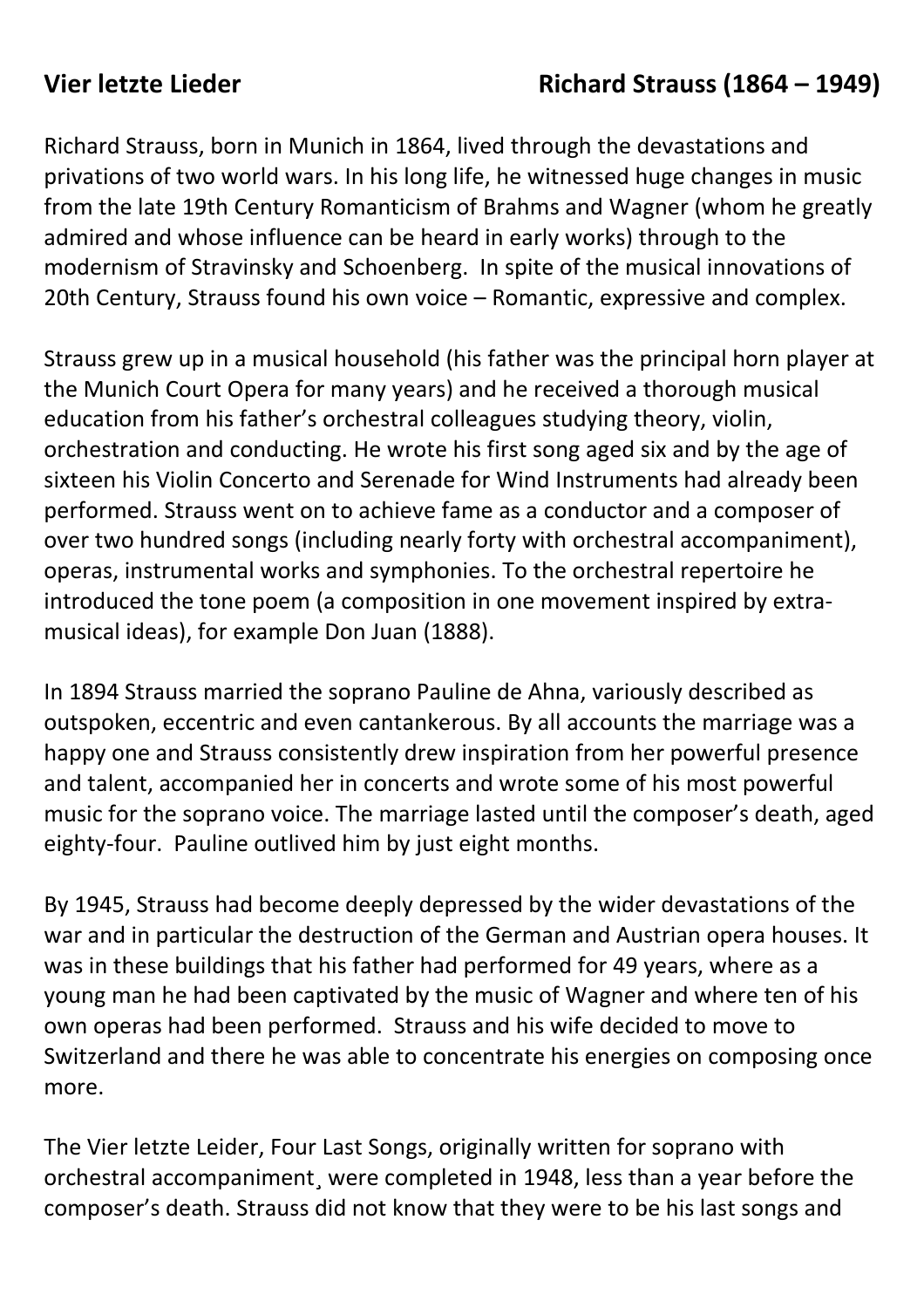left no indication that they should be published as a set or an intended order of performance. In fact, Im Abendrot, now performed last, was the first to be composed. It was Strauss's friend and publisher Ernest Roth who arranged them in the order in which they are performed today, an order which reflects the cycle of new life to death.

Strauss chose poems – three by Herman Hesse (1877-1962) and one by Joseph von Eichendorff (1788-1857) - which are linked by themes of human mortality and the passage of time. The music is Romantic in style, with ecstatic, soaring melodies and lush, tonal harmonies resulting in songs that are heart-rending in their expressiveness. Strauss wrote them with the Norwegian soprano Kirsten Flagstad in mind but sadly he was never to hear them performed. The Four Last Songs were given their premiere by Flagstad in London in May 1950, accompanied by the Philharmonia Orchestra under the direction of Wilhelm Furtwangler. Many listeners are of the opinion that Strauss saved his best music until the last.

#### In dämmrigen Grüften träumte ich lang von deinen Bäumen und blauen Lüften, Von deinem Duft und Vogelsang. Nun liegst du erschlossen In Gleiß und Zier von Licht übergossen wie ein Wunder vor mir. Du kennst mich wieder, du lockst mich zart, es zittert durch all meine Glieder deine selige Gegenwart!

Der Garten trauert, kühl sinkt in die Blumen der Regen. Der Sommer schauert still seinem Ende entgegen.

In shadowy crypts I dreamt long of your trees and blue skies, of your fragrance and birdsong. Now you appear in all your finery, drenched in light like a miracle before me. You recognize me, you entice me tenderly. All my limbs tremble at your blessed presence!

#### 2. September Text: Hermann Hesse

The garden is in mourning. Cool rain seeps into the flowers. Summertime shudders, quietly awaiting his end.

#### 1. Frühling (Spring) Text: Hermann Hesse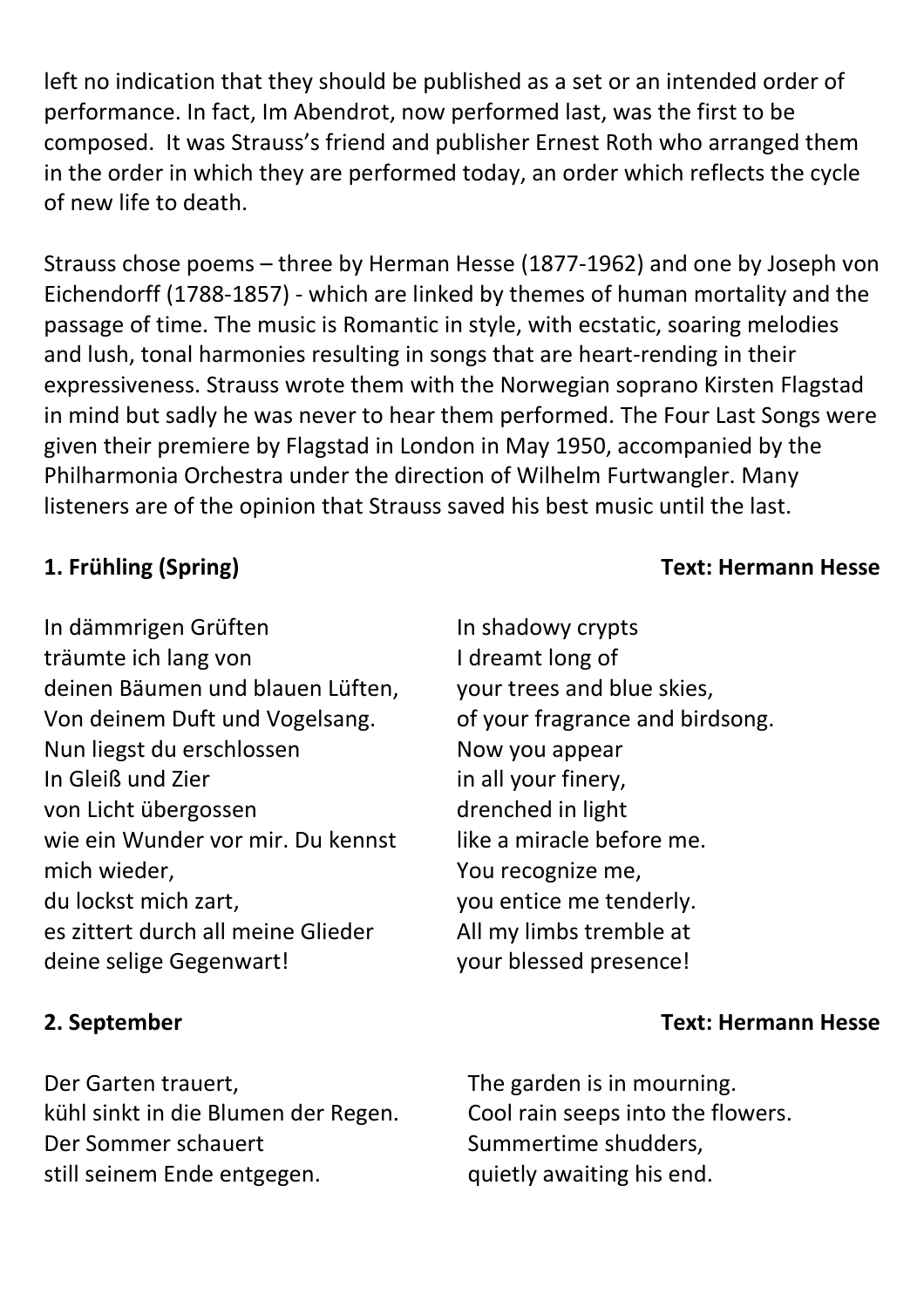Golden tropft Blatt um Blatt nieder vom hohen Akazienbaum. Sommer lächelt erstaunt und matt In den sterbenden Gartentraum. Lange noch bei den Rosen bleibt er stehn, sehnt sich nach Ruh. Langsam tut er die müdgeword'nen Augen zu

#### . 3. Beim Schlafengehen (Going to sleep) Text: Hermann Hesse

Nun der Tag mich müd gemacht, soll mein sehnliches Verlangen freundlich die gestirnte Nacht wie ein müdes Kind empfangen.Hände laßt von allem Tun Stirn vergiß du alles Denken, Alle meine Sinne nun wollen sich in Schlummer senken. Und die Seele unbewacht will in freien Flügen schweben, um im Zauberkreis der Nacht tief und tausendfach zu leben.

Wir sind durch Not und Freude gegangen Hand in Hand; vom Wandern ruhen wir nun überm stillen Land.

Rings sich die Täler neigen, es dunkelt schon die Luft. Zwei Lerchen nur noch steigen nachträumend in den Duft.

Tritt her und laß sie schwirren, bald ist es Schlafenszeit.

Golden leaf after leaf falls from the tall acacia tree. Summer smiles, astonished and feeble, at his dying dream of a garden. For just a while he tarries beside the roses, yearning for repose. Slowly he closes his weary eyes.

Now that I am wearied of the day, my ardent desire shall friendly receive the starry night like a sleepy child. Hands, stop all your work. Brow, forget all your thinking. All my senses now yearn to sink into slumber. And my unfettered soul wishes to soar up freely into night's magic sphere to live there deeply and thousandfold.

#### 4. Im Abendrot (At sunset) Text: Joseph von Eichendorff

We have gone through sorrow and joy hand in hand; Now we can rest from our wandering above the quiet land.

Around us, the valleys bow; the air is growing darker. Just two skylarks soar upwards dreamily into the fragrant air.

Come close to me, and let them flutter. Soon it will be time for sleep.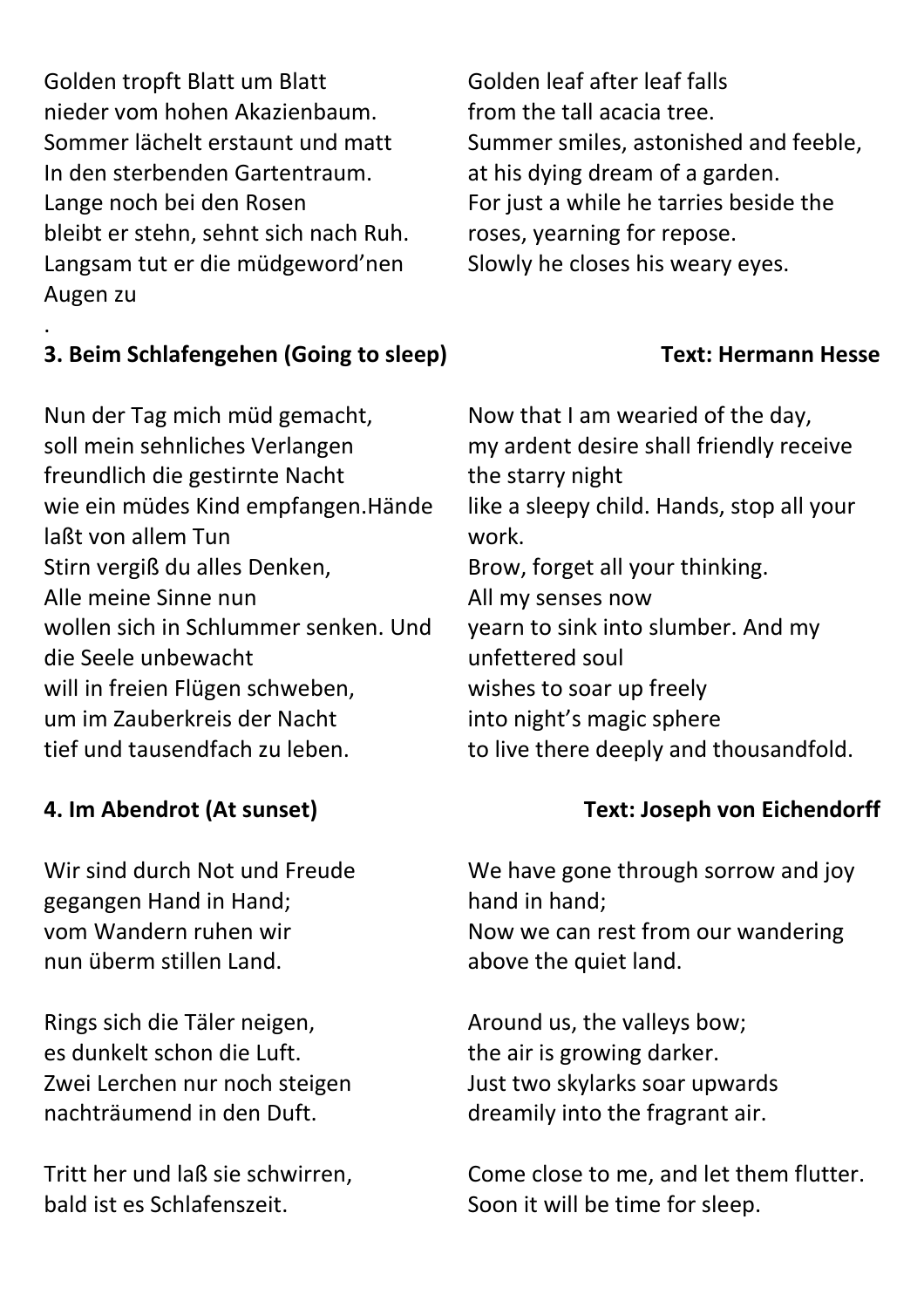Daß wir uns nicht verirren in dieser Einsamkeit.

O weiter, stiller Friede! So tief im Abendrot. Wie sind wir wandermüde– Ist dies etwa der Tod?

Let us not lose our way in this solitude.

O vast, tranquil peace, so deep at sunset! How weary we are of wandering— Is this perhaps death?

### Gustav Mahler (1860-1911)

The music of Gustav Mahler, the late-Romantic Austrian composer, represented a bridge between the 19th Century Austro-German tradition and the modernism of the 20th Century. Growing up in the small town of Iglau where his early musical influences were military bands, folksongs and cafe music, the young Mahler showed musical talent. He was accepted at Vienna University and later the Conservatoire where he studied composition with Anton Bruckner. Throughout his career, Mahler earned his living mostly from conducting, but devoted as much time as he could to composing – often large-scale works requiring symphonic choruses and operatic soloists as well as extra orchestral forces.

During the summer of 1901 and following a period of illness, Mahler experienced a burst of creativity in which he managed to complete his Fourth Symphony and to start work on his Fifth. He was also working on songs with texts by the German poet, Friedrich Ruckert (1788-1866) which included Kindertotenlieder and the five known collectively as the Ruckert Lieder, two of which are being performed this evening. In the writing of this Romantic poet, Mahler found a voice that resonated with his own.

The five songs were not necessarily intended to be performed together, or as a cycle, and there is no linking narrative or prescribed order for performance. It could be said however that they are linked by their sensibility in that all are highly personal, reflective and intimate. Originally written with piano accompaniment, Mahler was later to orchestrate the songs.

The musical form of each song is largely conditioned by the structure of the poems. Ich bin der Welt abhanden gekommen has a comparatively long introduction which is later heard either as an interlude or in counterpoint with the soloist. The song captures the spirit of the Romantic artist - solitary and withdrawn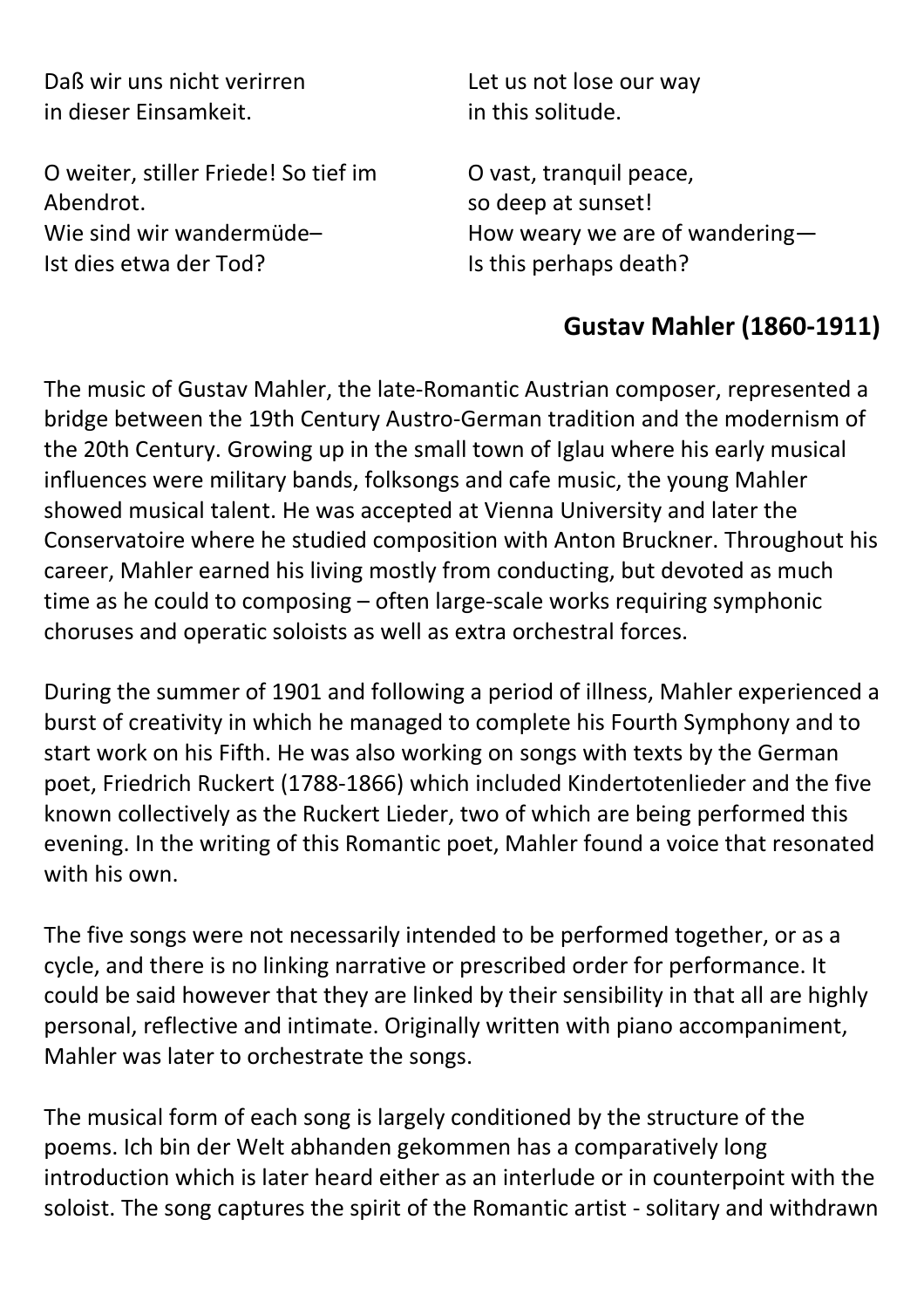from the distractions of the world - and has been described as one of Mahler's most beautiful songs.

Although the poem Um Mitternacht has five regular, six-line stanzas, Mahler chose to set each one differently. Musical unity is achieved through recurring key phrases and patterns - particularly the three- note dotted figure and the descending scale of the opening bars. The poet's battle with darkness (both literal and figurative) gradually intensifies until the moment of transcendence in the final verse.

#### Ich bin der Welt abhanden gekommen

| Ich bin der Welt abhanden gekommen,<br>Mit der ich sonst viele Zeit verdorben,<br>Sie hat so lange nichts von mir<br>vernommen,<br>Sie mag wohl glauben, ich sei gestorben! dead! | I am lost to the world with which I used<br>to waste so much time,<br>It has heard nothing from me for so long<br>that it may very well believe that I am |  |  |
|-----------------------------------------------------------------------------------------------------------------------------------------------------------------------------------|-----------------------------------------------------------------------------------------------------------------------------------------------------------|--|--|
| Es ist mir auch gar nichts daran gelegen,<br>Ob sie mich für gestorben hält,<br>Ich kann auch gar nichts sagen dagegen,<br>Denn wirklich bin ich gestorben der<br>Welt.           | It is of no consequence to me<br>Whether it thinks me dead;<br>I cannot deny it,<br>for I really am dead to the world.                                    |  |  |
| Ich bin gestorben dem<br>Weltgetümmel,                                                                                                                                            | I am dead to the world's tumult,                                                                                                                          |  |  |
| Und ruh' in einem stillen Gebiet!                                                                                                                                                 | And I rest in a quiet realm!                                                                                                                              |  |  |
| Ich leb' allein in meinem Himmel,                                                                                                                                                 | I live alone in my heaven,                                                                                                                                |  |  |
| In meinem Lieben, in meinem Lied!                                                                                                                                                 | In my love and in my song!                                                                                                                                |  |  |
| <b>Um Mitternacht</b>                                                                                                                                                             |                                                                                                                                                           |  |  |
| Um Mitternacht                                                                                                                                                                    | At midnight                                                                                                                                               |  |  |
| Hab' ich gewacht                                                                                                                                                                  | I was roused                                                                                                                                              |  |  |
| Und aufgeblickt zum Himmel;                                                                                                                                                       | and looked up to heavens;                                                                                                                                 |  |  |
| Kein Stern vom Sterngewimmel                                                                                                                                                      | No star in the entire sky                                                                                                                                 |  |  |
| Hat mir gelacht                                                                                                                                                                   | smiled down upon me                                                                                                                                       |  |  |
| Um Mitternacht.<br>at midnight.                                                                                                                                                   |                                                                                                                                                           |  |  |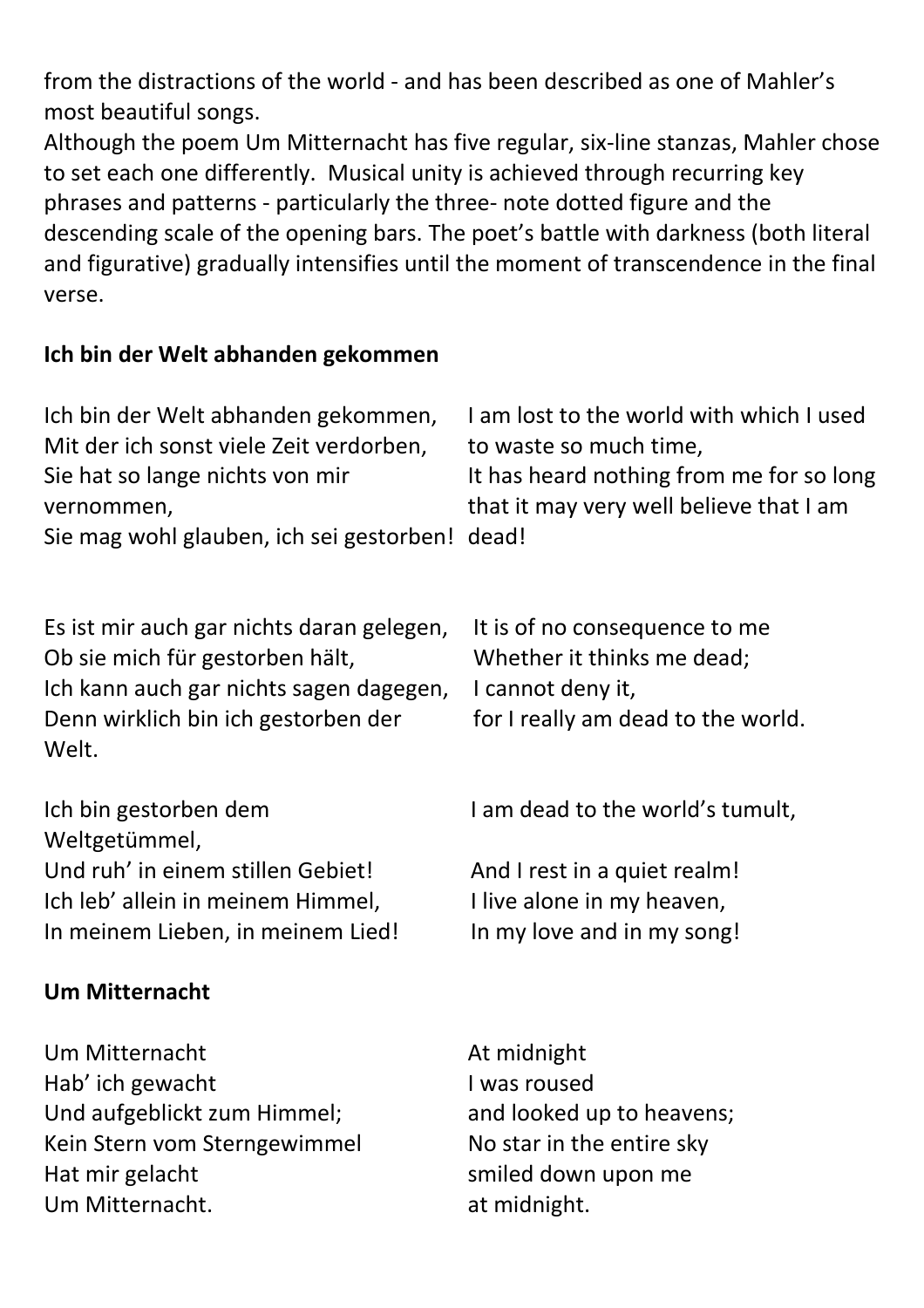Um Mitternacht Hab' ich gedacht Hinaus in dunkle Schranken; Es hat kein Lichtgedanken Mir Trost gebracht Um Mitternacht.

Um Mitternacht Nahm ich in Acht Die Schläge meines Herzens; Ein einz'ger Puls des Schmerzens War angefacht Um Mitternacht.

Um Mitternacht Kämpft' ich die Schlacht O Menschheit deiner Leiden; Nicht konnt' ich sie entscheiden Mit meiner Macht Um Mitternacht.

Um Mitternacht Hab' ich die Macht In deine Hand gegeben: Herr über Tod und Leben, Du hältst die Wacht Um Mitternacht.

At midnight I cast my thoughts out beyond the dark limits. No vision of light Brought me solace at midnight.

At midnight I was rapt to the beats of my heart; One single pulse of pain welled up at midnight.

At midnight I fought the battle, of your passion, o humankind; I could not resolve it with my strength at midnight.

At midnight I commended my strength into your hands! Lord, over death and life You keep watch at midnight!

Programme notes by Jane Purser

#### INTERVAL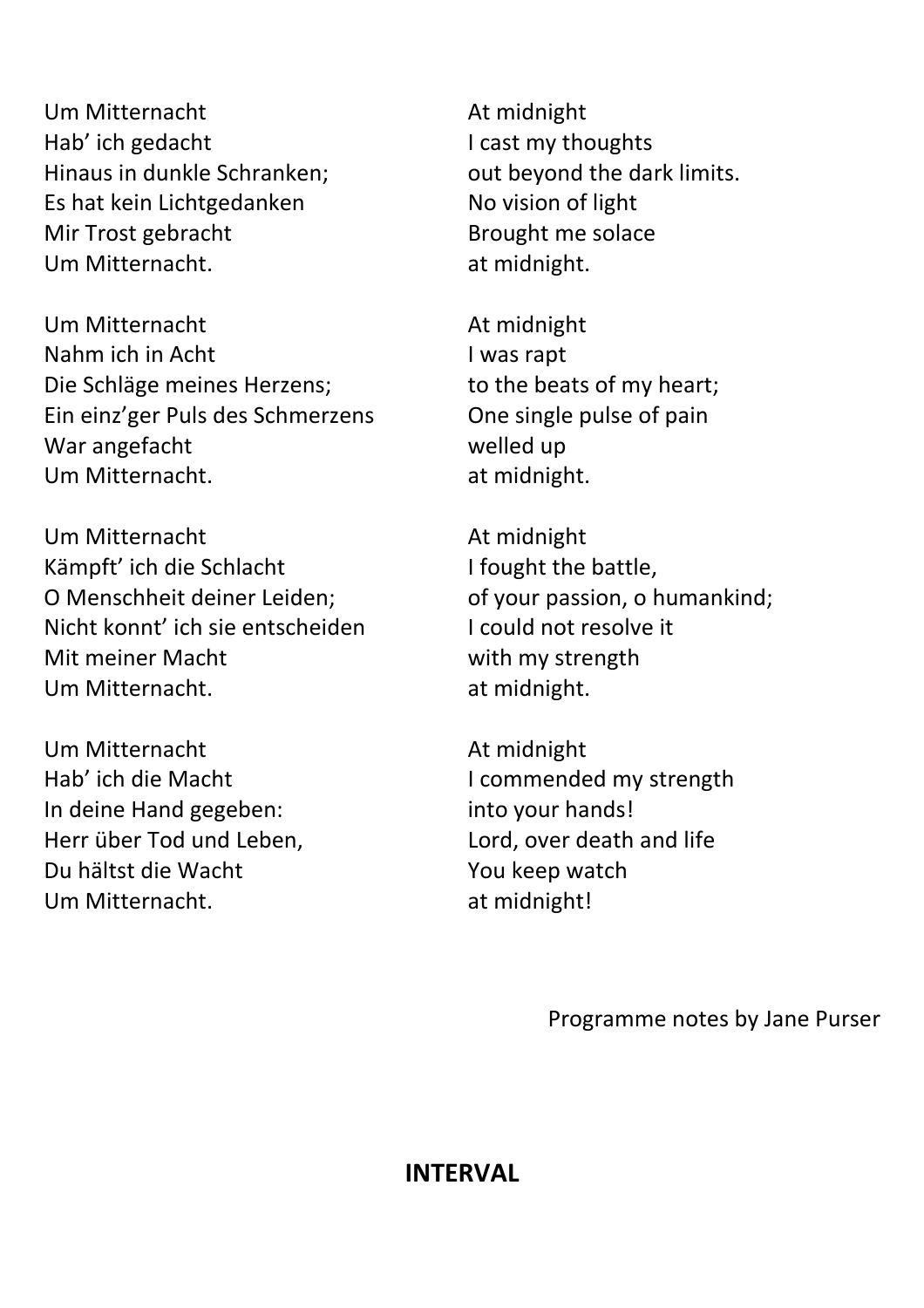## Ein Deutsches Requiem Johannes Brahms (1833-1897)

For many years Brahms had been preoccupied with the idea of composing a Requiem, but only in 1866, when he was 33, did he begin serious work on it. It was completed the following year with the exception of the fifth movement, which he added later in order to achieve a more balanced structure. In its incomplete form Ein Deutsches Requiem was first heard in Bremen Cathedral on Good Friday 1868. The final version was performed the following year at Leipzig's famous concerthall, the Gewandhaus.

Brahms may have written the Requiem in memory of his mother, who died in 1856; it is equally possible that he had in mind his great friend and mentor, Robert Schumann, whose madness and tragic death had profoundly affected the young Brahms. The composer himself gave no indication of whose memorial the Requiem might be, if indeed it was any one person's. As with all great music, the universal message of its vision transcends the circumstances of its conception.

The work's title reflects Brahms' use of the Lutheran Bible rather than the customary Latin one. He compiled the text himself from both Old and New Testaments, and from the Apocrypha. It has little in common with the conventional Requiem Mass, and omits the horrors of the Last Judgement - a central feature of the Catholic liturgy - and any final plea for mercy or prayers for the dead. It also makes only a passing reference in the last movement to Christian redemption through the death of Jesus. Not surprisingly, the title of "Requiem" has at times been called into question, but Brahms stated intention was to write a Requiem to comfort the living, not one for the souls of the dead. Consequently the work focuses on faith in the Resurrection rather than fear of the Day of Judgement. Despite its unorthodox text, the German Requiem was immediately recognised as a masterpiece of exceptional vision, and it finally confirmed Brahms' reputation as a composer of international stature.

The similarity of the opening and closing movements serves to unify the whole work, while the funeral-march of the second is balanced by the triumphant theme of the resurrection in the towering sixth movement. Similarly, the baritone solo in the third, 'Herr, lehre doch mich', is paralleled in the fifth by the soprano solo, 'Ihr habt nun Traurigkeit'. The lyrical fourth section, 'Wie lieblich sind deine Wohnungen', is therefore at the heart of the work, framed by the solemnity of the first three movements and the transition from grief to the certainty of comfort in the last three.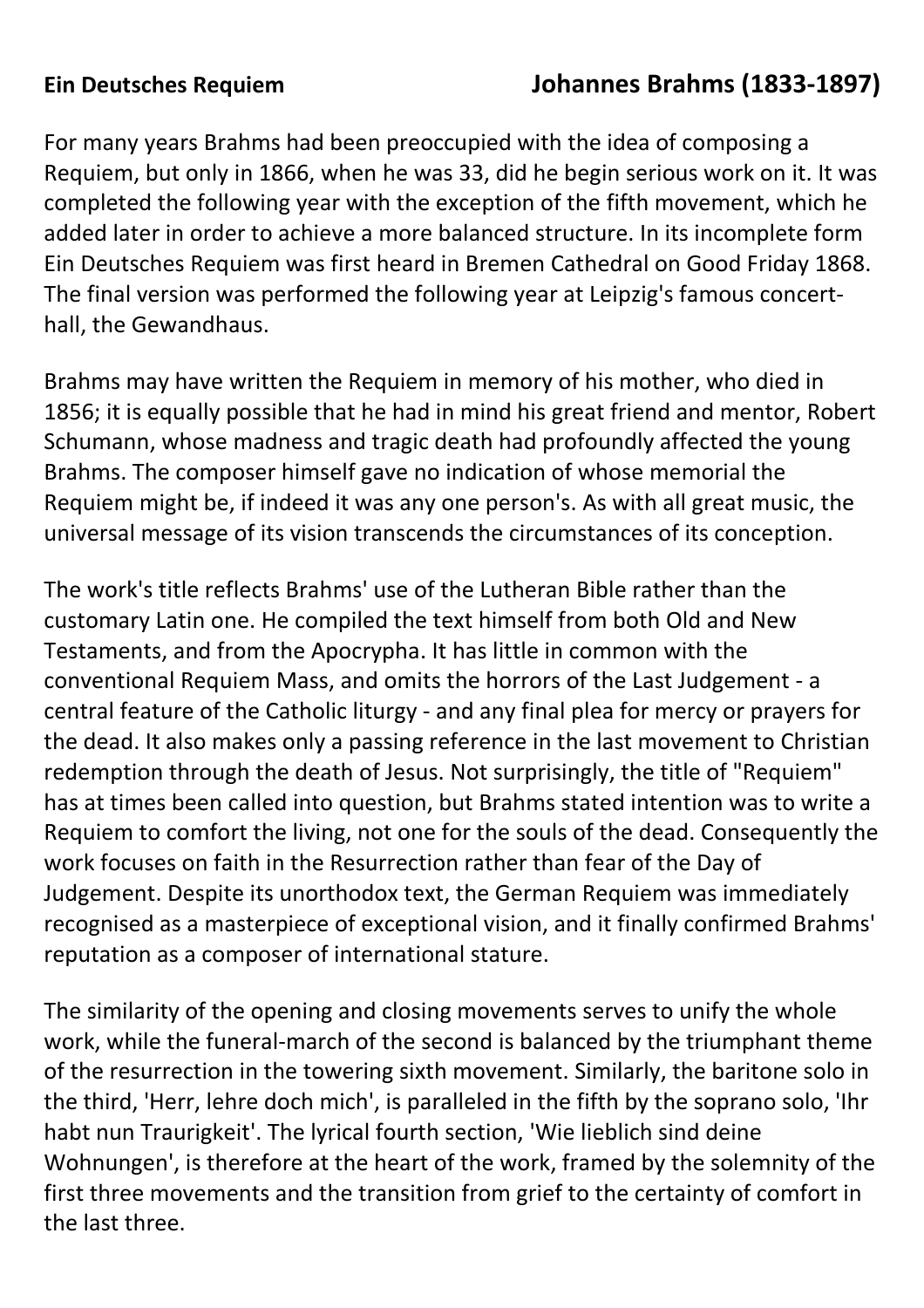This carefully balanced architecture is matched by an equally firm musical structure based on two principal ideas which Brahms skilfully uses in a variety of subtle guises throughout the work. The most important of these occurs at the opening choral entry and consists of the first three notes sung by the sopranos to the words 'Se-lig sind'. Brahms uses this musical cell as the main building block of the whole piece, subjecting it to a variety of transformations, including upsidedown and back-to-front versions, both of which play as significant a role as the original form. The other important musical idea is a chorale-like melody played by the piano at the very beginning. Its most obvious re-appearance is in the second movement, now in a minor key, as an expansive melody sung by the choir in unison. Brahms had recently discovered the cantatas of J.S.Bach, and there seems little doubt that this theme was derived from a very similar chorale melody in Bach's Cantata No.27.

The opening movement, the text of which is one of the beatitudes from the Sermon on the Mount, begins in hushed and sombre mood, reflected in the sparseness of the accompanying piano part. As the music proceeds, however, mourning is transformed into comfort.

The second movement, in the dark key of B flat minor, is centred on the heavy rhythms of a funeral-march, with the chorus proclaiming the inevitability of man's fate, 'Denn alles Fleisch es ist wie Gras'. A lighter central episode provides some brief respite before the funeral-march returns. Eventually, at 'Aber des Herrn Wort bleibet in Ewigkeit', an energetic allegro merges, once more transfiguring darkness into light and leading to a glorious conclusion.

In the third movement, the baritone soloist and chorus begin by pondering the transience of human existence. The soloist then asks 'wes soll ich mich Trösten?' and the reply, 'Ich hoffe auf dich', wells up from the depths in a rising crescendo of affirmation. This leads seamlessly into a broad, imposing fugue, remarkable for its omnipresent pedal D which, whilst creating considerable tension during the fugue itself, also provides an unshakable foundation for the final resolution.

After the intensity of the first three movements, the pivotal fourth - a serene pastorale - provides the opportunity for contemplation and rest. This is music of exceptional beauty, and it is hardly surprising that this movement is so widely known and loved.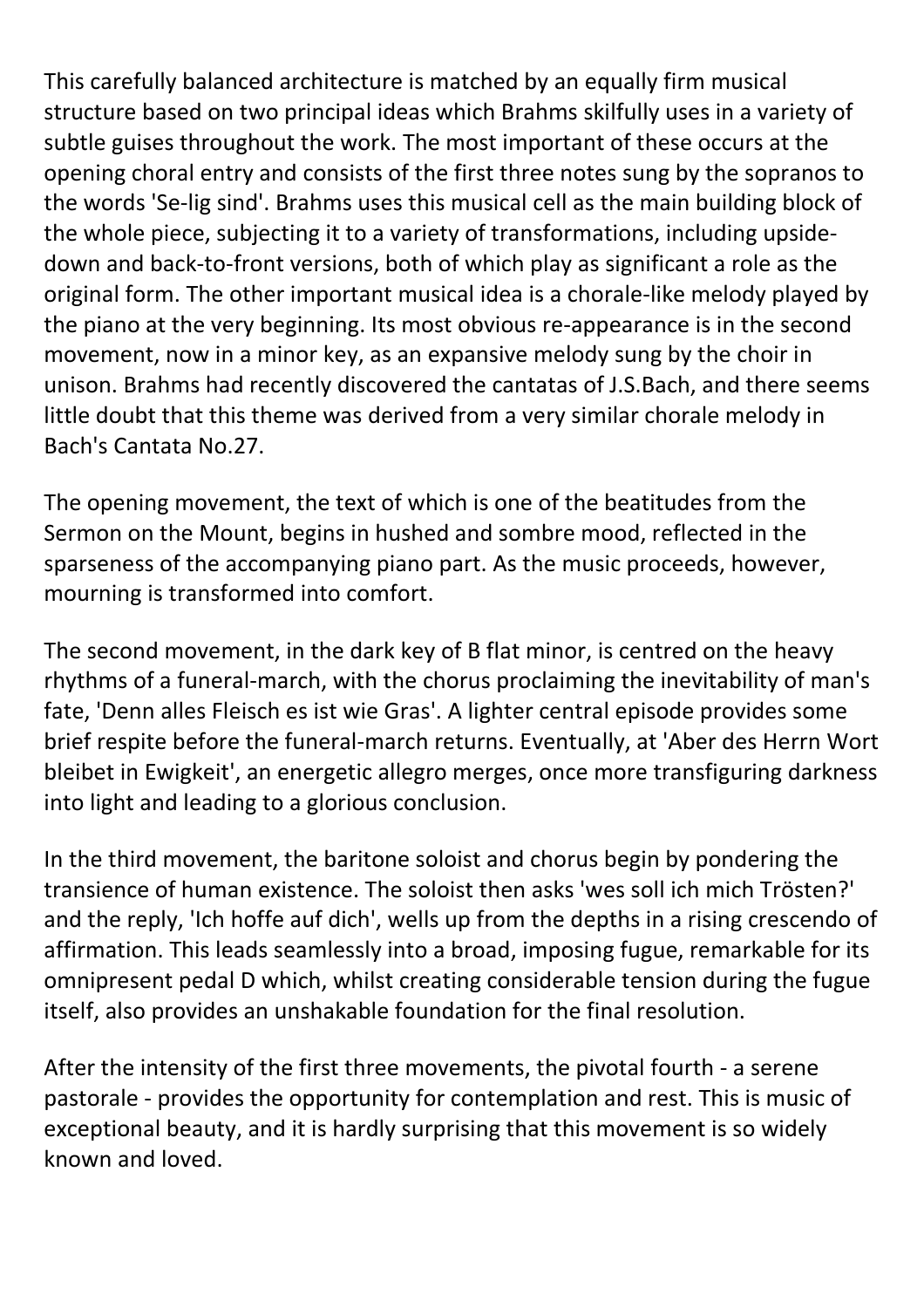The fifth movement features a sublime soprano solo with a lyrical piano accompaniment. The chorus, too, plays an accompanying role. Whereas the baritone soloist in the third movement sung of grief and doubt, the soprano's message here is one of maternal consolation.

Brahms reserves his most dramatic music for the imposing sixth movement. It begins in reflective mood, but soon the baritone soloist introduces the familiar verses 'Wir warden nicht alle entschlafen, wir warden aber alle verwandelt werden … zu der Zeit der letzen Posaune', at which point the music explodes into a blaze of sound and energy. The intensity builds up until 'Tod, wo ist dein Stachel?' where a majestic fugue ensues. In the middle of this fugue two fortissimo climaxes grow out of an exhilarating musical Jacob's ladder that reaches up to heaven as it passes from the piano's lowest register right up to its highest. The movement ends with a final powerful statement.

The last movement begins with a radiant melody from the sopranos, followed by the basses. The moving final section is a subtle reworking of music from the very opening, and the Requiem reaches its peaceful conclusion at the same word with which it began: 'Selig'.

#### Programme Note by John Bawden

The version of Brahms Requiem being performed tonight is not simply a piano reduction of the orchestral score but a version specifically written by Brahms for piano which brings out the piano colour. The arrangement for two players allows a degree of intimacy, precision and contrapuntal clarity that cannot be achieved in the orchestral version. It was first performed for the Requiem's English premiere in 1871 and is known as the 'London Version'.

I. Selig sind, die da Leid tragen, denn sie sollen getröstet werden. Die mit Tränen säen, werden mit Freuden ernten. Sie gehen hin und weinen und tragen edlen Samen, und kommen mit Freuden und bringen ihre Garben

Blessed are they that mourn, for they shall be comforted. They who sow in tears, shall reap in joy. Go forth and cry, bearing precious seed, and come with joy bearing their sheaves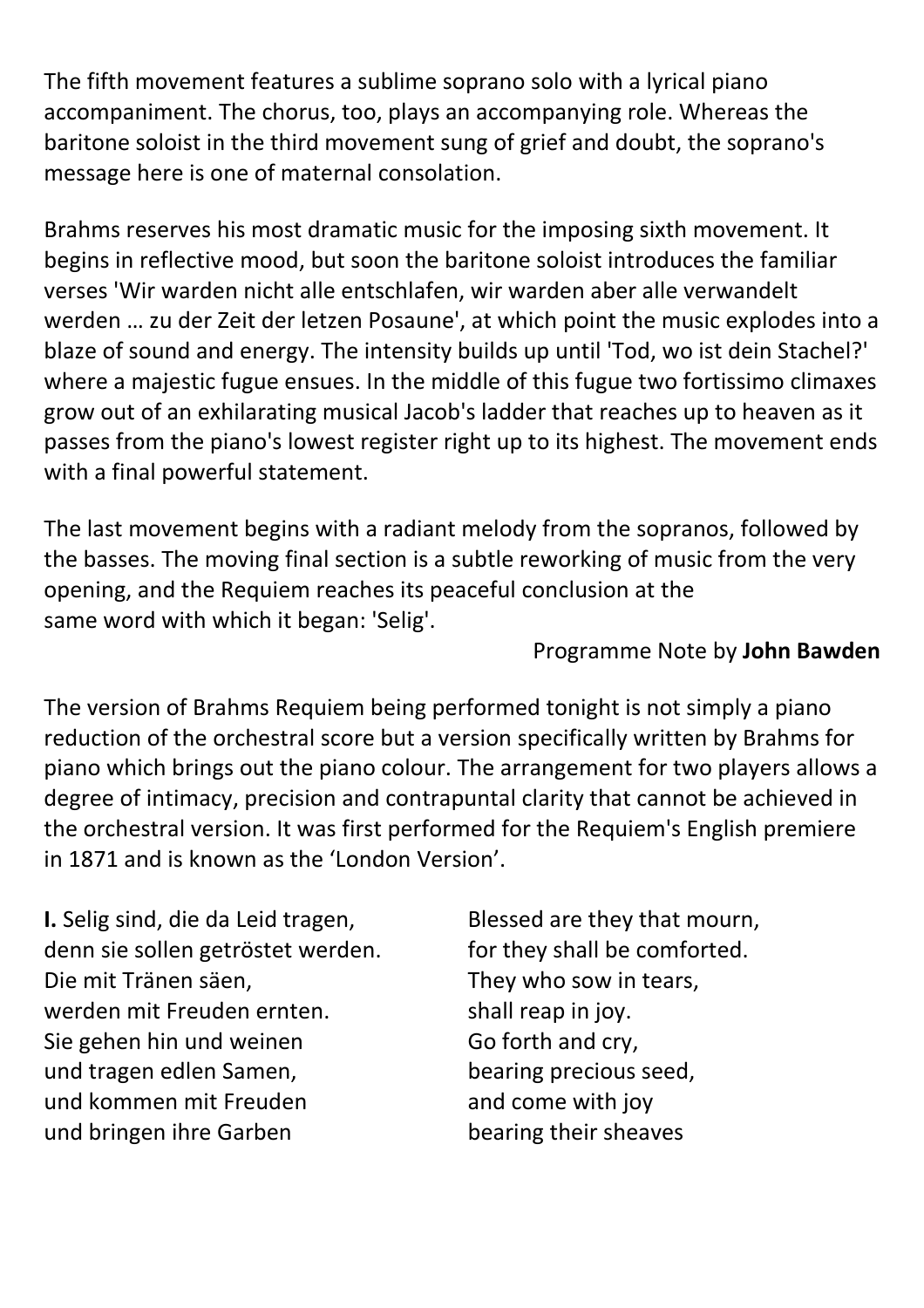| <b>II.</b> Denn alles Fleisch ist wie Gras                                                                                                                                  | For all flesh is as grass,                                                                                                                              |  |
|-----------------------------------------------------------------------------------------------------------------------------------------------------------------------------|---------------------------------------------------------------------------------------------------------------------------------------------------------|--|
| und alle Herrlichkeit des Menschen                                                                                                                                          | and the glory of man                                                                                                                                    |  |
| wie des Grases Blumen.                                                                                                                                                      | like flowers.                                                                                                                                           |  |
| Das Gras ist verdorret                                                                                                                                                      | The grass withers                                                                                                                                       |  |
| und die Blume abgefallen.                                                                                                                                                   | and the flower falls.                                                                                                                                   |  |
| So seid nun geduldig, lieben Brüder,                                                                                                                                        | Therefore be patient, dear brothers, for                                                                                                                |  |
| bis auf die Zukunft des Herrn.                                                                                                                                              | the coming of the Lord.                                                                                                                                 |  |
| Siehe, ein Ackermann wartet                                                                                                                                                 | Behold, the husbandman waits                                                                                                                            |  |
| auf die köstliche Frucht der Erde                                                                                                                                           | for the delicious fruits of the earth                                                                                                                   |  |
| und ist geduldig darüber, bis er empfahe                                                                                                                                    | and is patient for it, until he receives the                                                                                                            |  |
| den Morgenregen und Abendregen.                                                                                                                                             | morning rain and evening rain.                                                                                                                          |  |
| Aber des Herrn Wort bleibet in Ewigkeit. But the word of the Lord endures for                                                                                               | eternity.                                                                                                                                               |  |
| Die Erlöseten des Herrn werden wieder<br>kommen, und gen Zion kommen mit<br>Jauchzen; ewige Freude wird über ihrem<br>Haupte sein;<br>Freude und Wonne werden sie ergreifen | The redeemed of the Lord will come<br>again, and come to Zion with a shout;<br>eternal joy shall be upon her head;<br>They shall take joy and gladness, |  |
| und Schmerz und Seufzen wird weg<br>müssen                                                                                                                                  | and sorrow and sighing must depart                                                                                                                      |  |
| <b>III.</b> Herr, lehre doch mich,                                                                                                                                          | Lord, teach me                                                                                                                                          |  |
| daß ein Ende mit mir haben muß,                                                                                                                                             | That I must have an end,                                                                                                                                |  |
| und mein Leben ein Ziel hat,                                                                                                                                                | And my life has a purpose,                                                                                                                              |  |
| und ich davon muß.                                                                                                                                                          | and I must accept this.                                                                                                                                 |  |
| Siehe, meine Tage sind einer Hand breit                                                                                                                                     | Behold, my days are as a handbreadth                                                                                                                    |  |
| vor dir, und mein Leben ist wie nichts                                                                                                                                      | before Thee, and my life is as nothing                                                                                                                  |  |
| vor dir.                                                                                                                                                                    | before Thee.                                                                                                                                            |  |
| Ach wie gar nichts sind alle Menschen,                                                                                                                                      | Alas, as nothing are all men,                                                                                                                           |  |
| die doch so sicher leben.                                                                                                                                                   | but so sure the living.                                                                                                                                 |  |
| Sie gehen daher wie ein Schemen,<br>und machen ihnen viel vergebliche<br>Unruhe;                                                                                            | They are therefore like a shadow,<br>and go about vainly in disquiet;                                                                                   |  |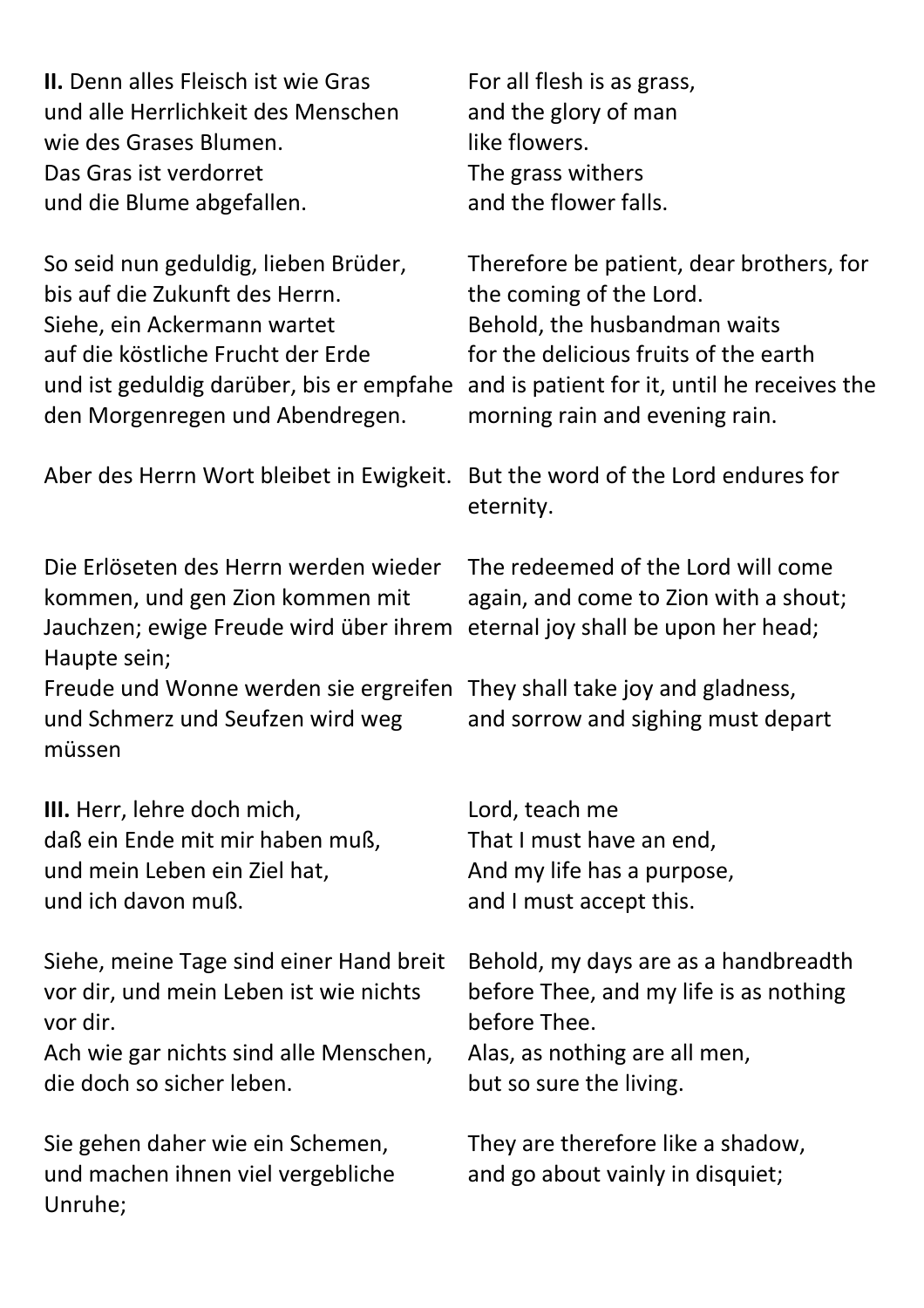sie sammeln und wissen nicht wer es kriegen wird. Nun Herr, wess soll ich mich trösten? Ich hoffe auf dich.

Der Gerechten Seelen sind in Gottes Hand und keine Qual rühret sie an

IV. Wie lieblich sind deine Wohnungen, Herr Zebaoth! Meine Seele verlanget und sehnet sich nach den Vorhöfen des Herrn; mein Leib und Seele freuen sich in dem lebendigen Gott.

Wohl denen, die in deinem Hause wohnen, die loben dich immerdar

V. Ihr habt nun Traurigkeit; aber ich will euch wieder sehen und euer Herz soll sich freuen und eure Freude soll niemand von euch nehmen.

Sehet mich an: Ich habe eine kleine Zeit Mühe und Arbeit gehabt und habe großen Trost funden.

Ich will euch trösten, wie Einen seine Mutter tröstet

VI. Denn wir haben hie keine bleibende Statt, sondern die zukünftige suchen wir.

they collect riches, and do not know who will receive them. Now, Lord, how can I console myself? My hope is in Thee.

The righteous souls are in God's hand and no torment shall stir them

How lovely are thy dwelling places, O Lord of Hosts! My soul requires and yearns for the courts of the Lord; My body and soul rejoice in the living God.

Blessed are they that dwell in thy house; they praise you forever

You now have sorrow; but I shall see you again and your heart shall rejoice and your joy no one shall take from you.

Behold me: I have had for a little time toil and torment, and now have found great consolation.

I will console you, as one is consoled by his mother

For we have here no continuing city, but we seek the future.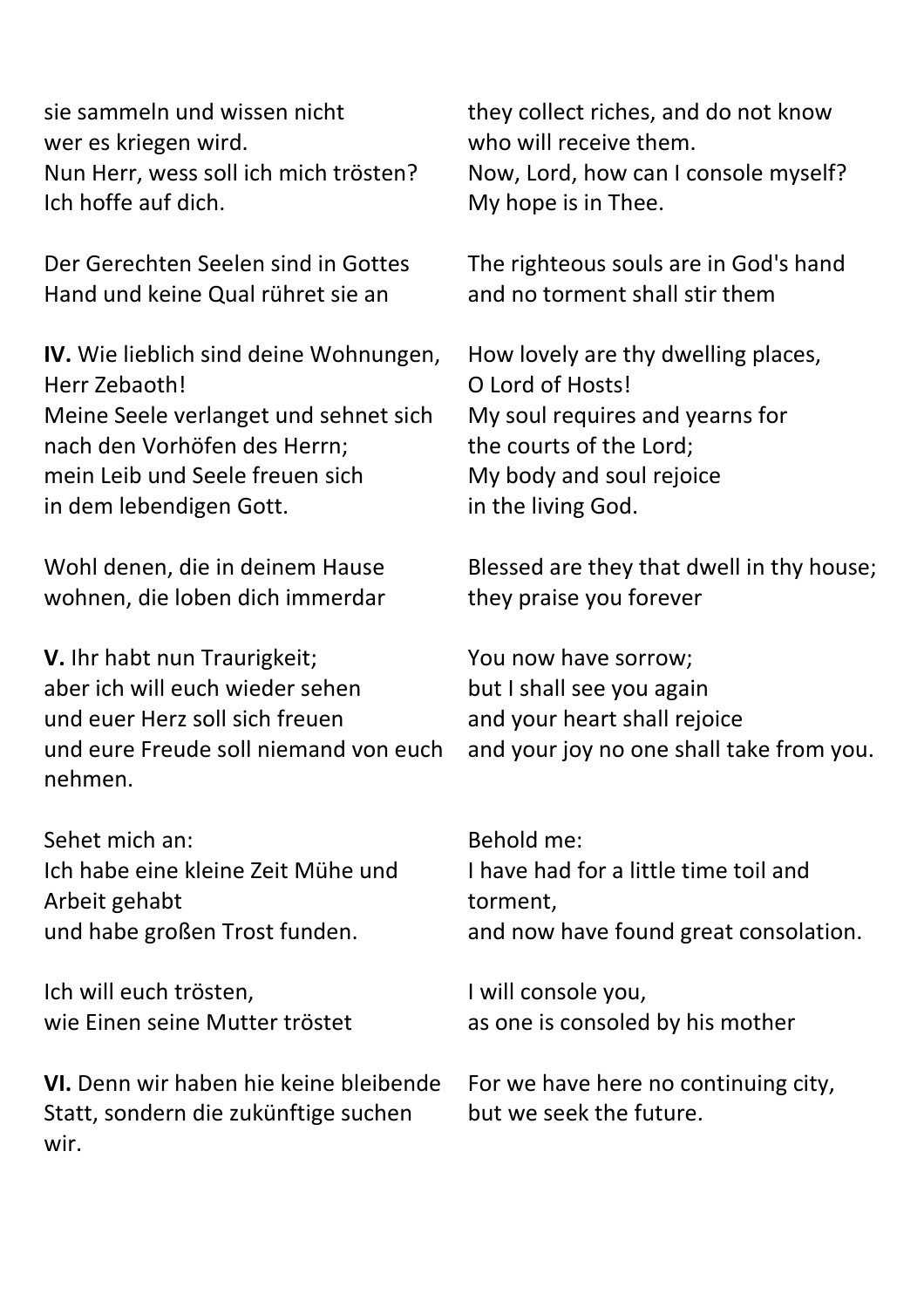Siehe, ich sage euch ein Geheimnis: Wir werden nicht alle entschlafen, wir werden aber alle verwandelt werden; und dasselbige plötzlich, in einem Augenblick, zu der Zeit der letzten Posaune.

Denn es wird die Posaune schallen, und die Toten werden auferstehen unverweslich, und wir werden verwandelt werden. Dann wird erfüllet werden das Wort, das geschrieben steht: Der Tod ist verschlungen in den Sieg. Tod, wo ist dein Stachel? Hölle, wo ist dein Sieg?

Herr, du bist würdig zu nehmen Preis und Ehre und Kraft, denn du hast alle Dinge geschaffen, und durch deinen Willen haben sie das Wesen und sind geschaffen

VII. Selig sind die Toten, die in dem Herrn sterben, von nun an

Ja der Geist spricht, daß sie ruhen von ihrer Arbeit; denn ihre Werke folgen ihnen nach Behold, I show you a mystery: We shall not all sleep, but we all shall be changed and suddenly, in a moment, at the sound of the last trombone.

For the trombone shall sound, and the dead shall be raised incorruptible, and we shall be changed.

Then shall be fulfilled The word that is written: Death is swallowed up in victory. O Death, where is thy sting? O Hell, where is thy victory?

Lord, Thou art worthy to receive all praise, honor, and glory, for Thou hast created all things, and through Thy will they have been and are created

Blessed are the dead that die in the Lord from henceforth

Yea, saith the spirit, that they rest from their labors, and their works shall follow them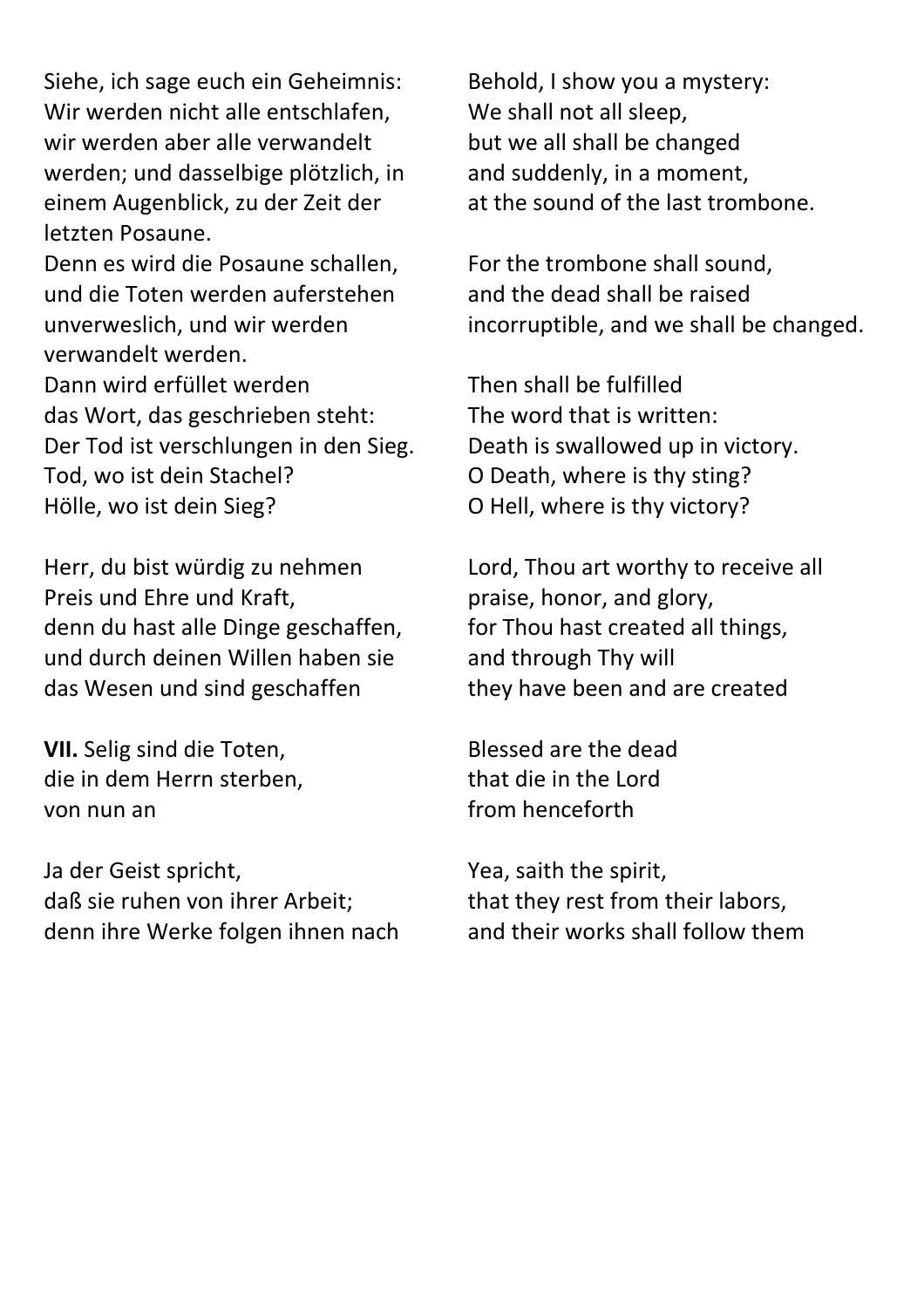#### Rebecca Lea

Rebecca Lea grew up in Macclesfield and attended the King's School before going on to study at The Queen's College, Oxford, the Royal Academy of Dramatic Art,and latterly the Royal Northern College of Music. She has appeared as a soloist in concert and on BBC Radio 3 with Manchester Camerata, Northern Sinfonia, Royal Liverpool Philharmonic Ensemble 10/10, Psappha, and the NDR Radio Choir, Hamburg. Recent performances include Purcell's King Arthur in the Laieszhalle, Hamburg; Louis Andriessen's Dances with Ensemble 10/10 in Liverpool; Judith Weir's The Consolations of Scholarship at The Sage, Gateshead; King Harald's Saga at the Wigmore Hall; recitals at the Lake District and Chester Summer Music Festivals; and William Bolcom's Cabaret Songs at the Royal Albert Hall as part of the BBC Proms Lates Series. She also works as a consort and ensemble singer with the BBC Singers, The Sixteen, Britten Sinfonia Voices, Exaudi, Stile Antico, The Choir of the Enlightenment, and Platinum Consort. Rebecca is Artistic Director of the award-winning music theatre company Re:Sound (www.resoundmusictheatre.co.uk). Recent work includes After Party, a new production about the life of composer Franz Schubert at the Oxford Lieder Festival and Battles Within and Without, a staged performance of Judith Weir's choral masterpiece Missa del Cid, performed in London, Manchester and the Lake District. Rebecca lives in London with her husband William (our musical director) and baby daughter Rose.

### Richard Latham

Richard Latham was organ scholar at Emmanuel College, Cambridge and choral scholar at King's College. After working in New York as an organist he trained as a singer at the Royal Academy of Music and the Royal Scottish Academy of Music and Drama.

On the concert platform he has performed as a soloist in Schumann's Szenen aus Goethes Faust with Stephen Cleobury and the Choir of King's College, Cambridge and Fauré's Requiem with the Philharmonia Chorus. He works regularly with Richard Egarr and the Academy of Ancient Music

and appears as a soloist on recordings of St John Passion, verse anthems by Christopher Gibbons and, most recently, Bach's St Matthew Passion. Richard has also recorded solo roles in L'Orfeo with the Taverner Consort and Players, conducted by Andrew Parrott. Other operatic roles to date include: Pastore II in L'Orfeo (Academy of Ancient Music, Barbican); Papageno The Magic Flute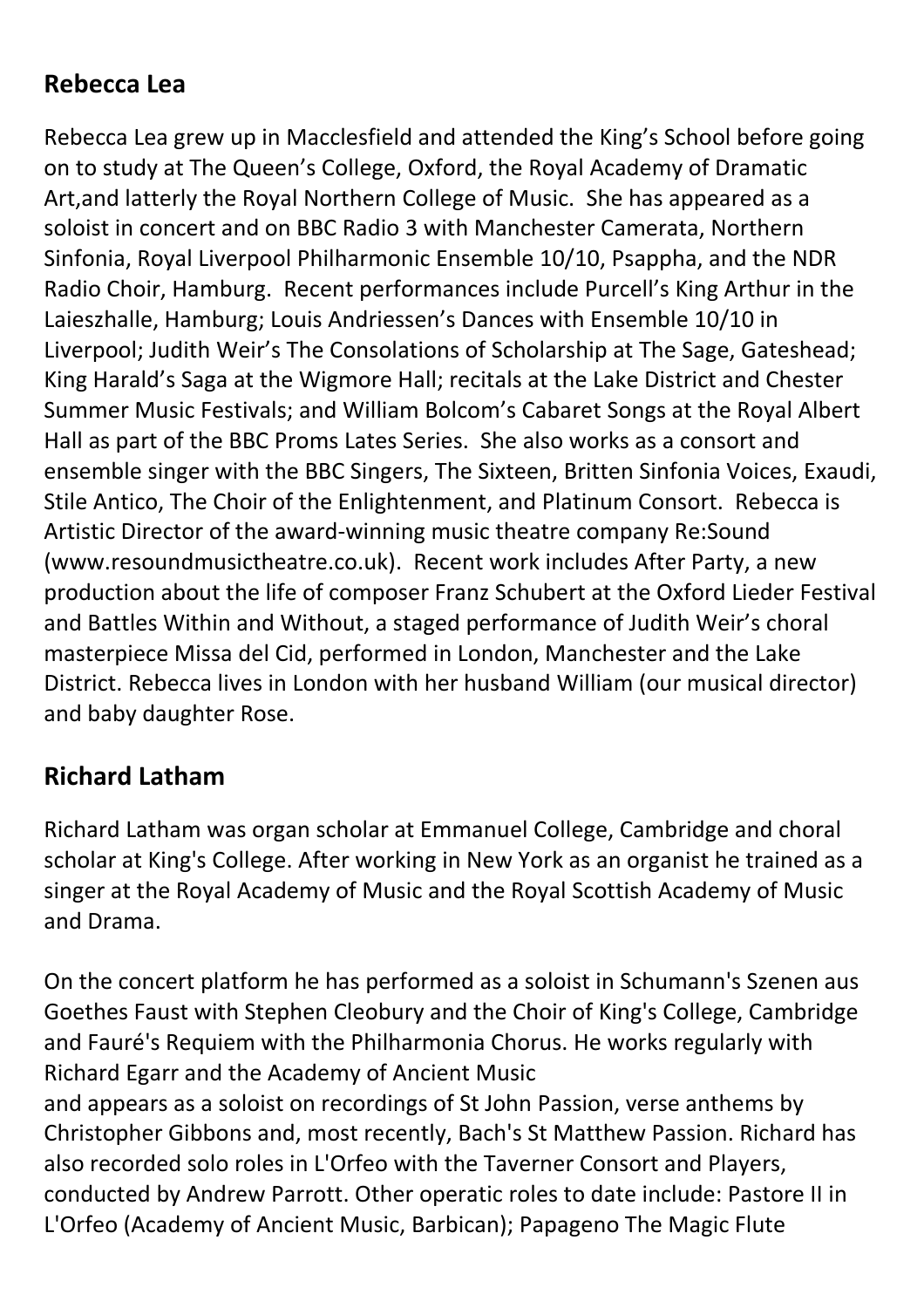(Garsington Opera, West Green House); Mercurio Atalanta (Cambridge Handel Opera) and Corydon Fairy Queen (Bury Court Opera).

Last year he revived his role in L'Orfeo with the AAM for a production in Bucharest and appeared as Anfinomo in Il ritornello d'Ulisse in patria at the Barbican. He also played the role of Liberto in Poppea at the Scuola di San Rocco, Venice.

#### Paul Plummer

Paul Plummer was organ scholar at New College, Oxford before moving to London to study piano accompaniment at the Guildhall School of Music and Drama. He was also a Junior Fellow of the Royal College of Music and attended courses at the Tanglewood Music Center and Britten-Pears Young Artists' Programme. Whilst in London, he accompanied many recitals and recordings for BBC Radio 3, major British music festivals, and the recording label SOMM. He was also Director of Music at St Stephen's Church, Gloucester Road, where he started the weekly Rush-Hour Recital series, and was Conductor of The Hythe Singers.

In 2008 he moved to Germany to take up a repetiteur position at the opera house in Kiel; and then in 2010 was invited to work as Head of Music (Studienleiter) for Ks. Brigitte Fassbaender's last two years managing the theatre in Innsbruck. He also worked for a year as a vocal coach at the conservatoire in Frankfurt, and in 2012 began his continuing work as Head Coach of Lyric Opera Studio Weimar.

In 2013 he returned to London to build his work as a freelance coach; he worked regularly for the Jette Parker Young Artists at the Royal Opera, Covent Garden and for NYIOP.com, an international opera casting organisation of which he continues to be Artistic Consultant. Since September 2015, he has been employed by the Royal Conservatoire of Scotland (Glasgow) as full-time coach and co-ordinator of the Opera School.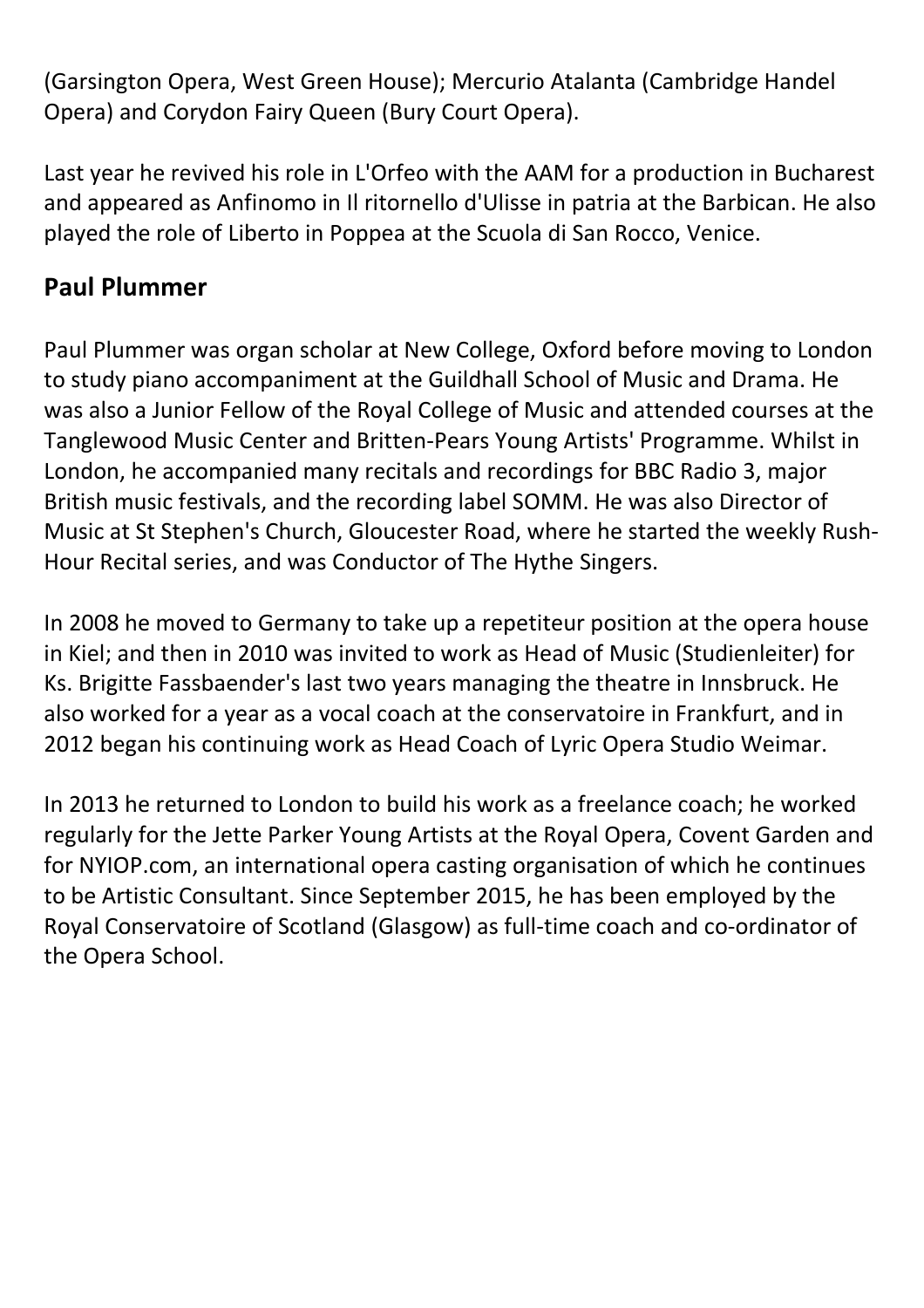### Paul Ayres

Paul Ayres was born in London, studied music at Oxford University, and now works freelance as a composer & arranger, choral conductor & musical director, and organist & accompanist.

His works have been awarded prizes in composition competitions in Canada, Croatia, New Zealand, Russia, Spain, Switzerland, the UK and the USA. Paul is a prolific arranger, and has also "re-composed" classical works by Handel, Fauré and Purcell (Messyah, 4A Wreck and Purcell's Funeral Sentence). Commissions for 2016 include: The Singers (Association of Music in International Schools, Luxembourg), O laud the Lord (Savannah River Winds, Georgia), an arrangement of It's Raining Men (Les Sirènes, Glasgow), The quality of mercy (Badger State Girl Choir, Wisconsin), Prelude on Du laesst den Tag (Carus Music Publishers, Germany), Storm and Tide (St Peter-ad-Vincula, Roydon) and an arrangement of None of the Above (London Humanist Choir).

As an organist, Paul has particularly enjoyed creating classical transcriptions, arrangements and adaptations of popular titles (Whiter Shade of Pale, Mission Impossible, Over the Rainbow, Andrew Lloyd Webber's Variations on a theme of Paganini, Beatles tunes and Happy Hardcore tracks), many of which will feature on a new CD to be released by Priory Records in autumn 2016.

Paul is the regular conductor of City Chorus and the choirs at London College of Music (University of West London), accompanist of Concordia Voices, and associate accompanist of Crouch End Festival Chorus. He has led many music education workshops for children, and played piano for improvised comedy shows and musical theatre. Please visit www.paulayres.co.uk to find out more.

#### William Petter

William Petter is a freelance choral director, tenor and singing teacher based in London. He began his musical life as a chorister at New College, Oxford, under the direction of Edward Higginbottom. Whilst studying for a degree in Neuroscience at University College, London, he started singing as a tenor, and went on to study as a postgraduate at the Royal Academy of Music, for which he gained the highest award, distinction with DipRAM.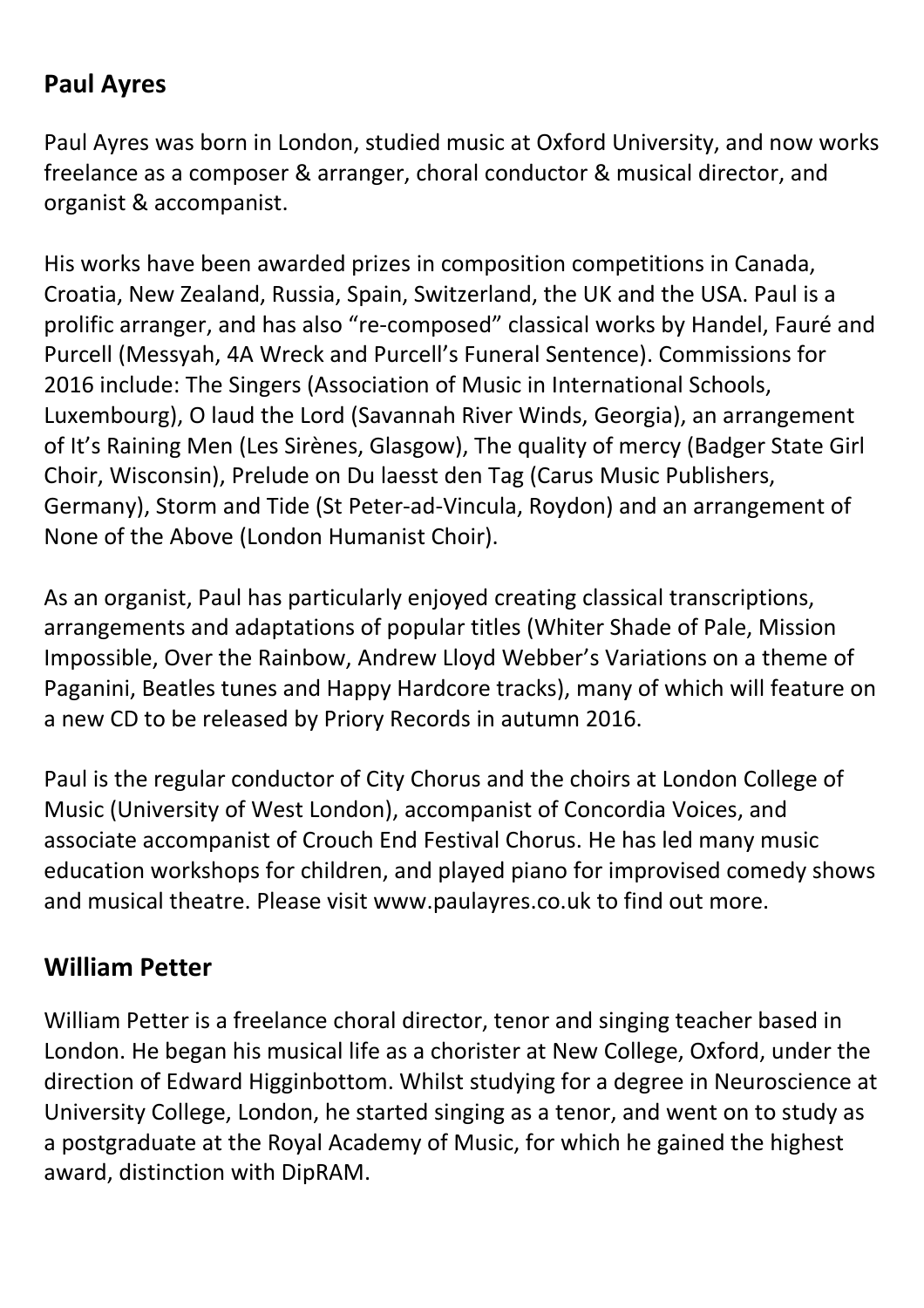He has been musical director of Concordia Voices since 2011, and also directs the professional choir of St Magnus the Martyr, and chamber choir Sine Nomine Singers. He previously directed the Orpington and District Free Church Choir, performing many great works with them including Bach Easter Oratorio, Handel Messiah, Stainer Crucifixion, Mendelssohn Elijah, as well as Mozart Requiem, Solemn Vespers K339, Piano Concerto no 23 in collaboration with Forest Philharmonic.

As a singer, he has sung oratorios for groups including Oxford Bach Choir, Oxford Harmonic Society, Hull Bach Choir, Queens Park Singers, Chigwellian Singers and Benson Choral Society. He gives recitals and has performed Die Schöne Müllerin in Oxford, Petts Wood and Burgh House, Hampstead, and an English song recital in Oxford, for which he was given an award by the John Ireland trust. In 2015 he gave the premiere of a new song cycle The Light Walking by Paul Ayres, and a solo recital in the London Festival of Contemporary Church music. He also enjoys consort work, working with groups including The Sixteen, the Choir of the Enlightenment, Philharmonia Voices, Britten Sinfonia Voices, London Voices, Westminster Abbey Choir, Westminster Cathedral Choir and other London church choirs.

### Concordia Voices

The choir was founded in 2000 and is currently directed by William Petter. Our regular accompanist is the composer and arranger Paul Ayres. The choir performs regularly in south-west London where it is based. We have also toured abroad and to other locations in the UK as well as taking part in local musical events. Concordia Voices enjoy performing music from a wide repertoire ranging over 4 centuries and the choir has a keen interest in performing the work of contemporary composers, including Jonathan Dove, James MacMillan, Morten Lauridsen, John Tavener and Naji Hakim.

Concordia Voices rehearse on Sunday evenings from 6:45 to 9pm in St. James's Church, Hampton Hill. We are a small, friendly choir and new singers are warmly welcome. If you are interested in joining us please contact our secretary for more information at, secretary@concordiavoices.org,